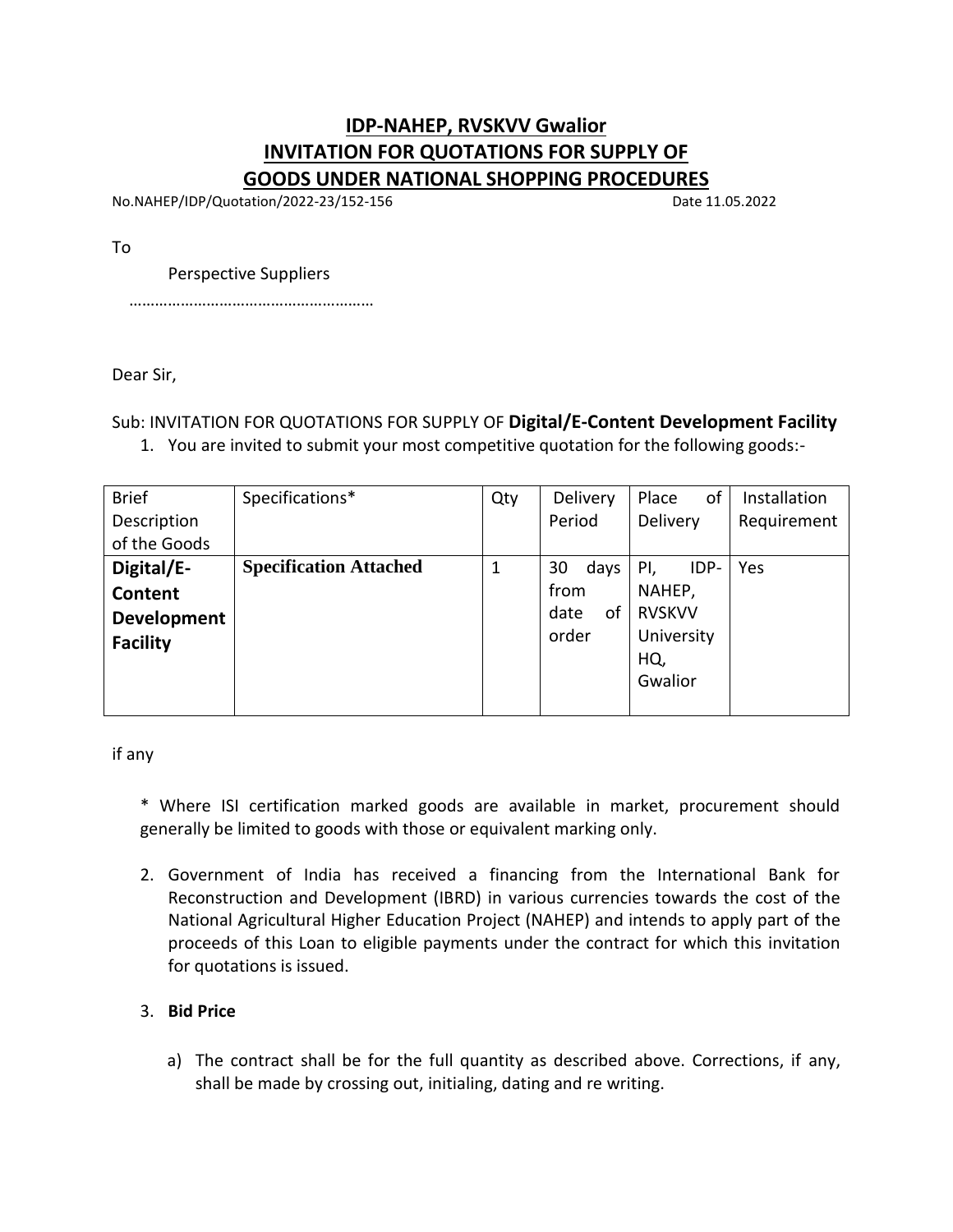- b) All duties, taxes and other levies payable on the raw materials and components shall be included in the total price.
- c) Sales tax in connection with the sale shall be shown separately.
- d) The rates quoted by the bidder shall be fixed for the duration of the contract and shall not be subject to adjustment on any account.
- e) The Prices shall be quoted in Indian Rupees only.
- 4. Each bidder shall submit only one quotation.

#### 5. **Validity of Quotation**

Quotation shall remain valid for a period not less than 15 days after the deadline date specified for submission.

#### 6. **Evaluation of Quotations**

The Purchaser will evaluate and compare the quotations determined to be substantially Responsive i.e. which

- (a) are properly signed; and
- (b) Conform to the terms and conditions, and specifications.

The Quotations would be evaluated for the entire item together/would be evaluated separately for each item. [*Select one of the options*].

Sales tax in connection with sale of goods shall not be taken into account in evaluation.

#### 7. **Award of contract**

The Purchaser will award the contract to the bidder whose quotation has been determined to be substantially responsive and who has offered the lowest evaluated quotation price.

- 7.1 Notwithstanding the above, the Purchaser reserves the right to accept or reject any quotations and to cancel the bidding process and reject all quotations at any time prior to the award of contract.
- 7.2 The bidder whose bid is accepted will be notified of the award of contract by the Purchaser prior to expiration of the quotation validity period. The terms of the accepted offer shall be incorporated in the purchase order.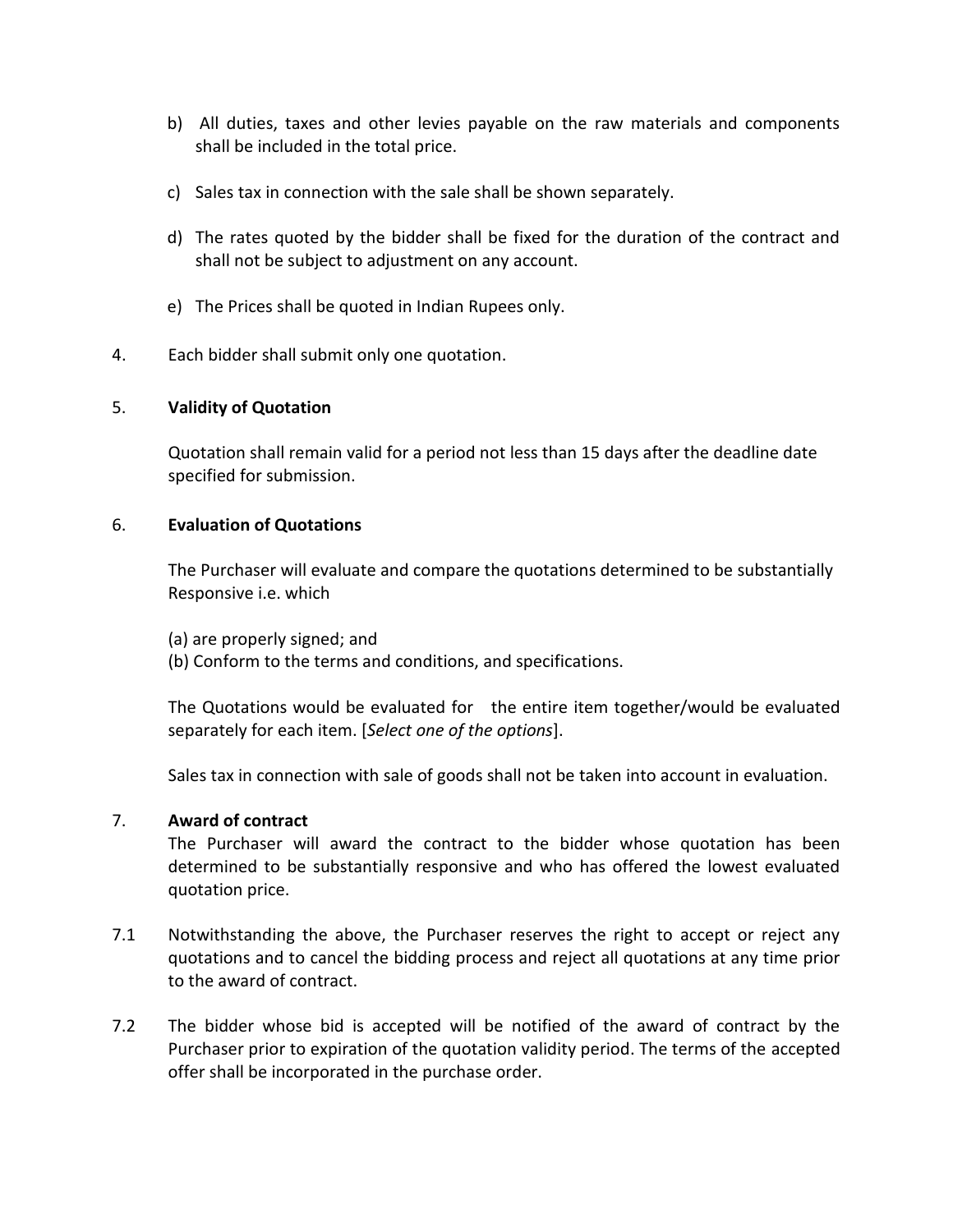- 8. Payment shall be made immediately after delivery of the goods.
- 9. Normal commercial warranty/ guarantee shall be applicable to the supplied goods.
- 10. You are requested to provide your offer latest by 17:00 hours on 27.05.2022 through speed post only*.*
- **11. Performance Guarantee**: The Successful bidder/supplier will be required to furnish a Performance Guarantee in the form of FDR from a public sector bank or a private sector bank authorized to conduct government business for a sum equal to **10%** of the Supply Order value for the period of 3 years within 30 days of accepting supply order.
- 12. Please submit authorized dealer certificate of OEM or OEM Certificate with quotation.
- 13. We look forward to receiving your quotations and thank you for your interest in this project.

(Purchaser)

Name: Dr. S.K. Sharma PI, IDP-NAHEP Address: Office of the Dean Faculty of Agriculture, RVSKVV, Raja Pancham Singh Marg, Gwalior Tel. No. 0751-2970507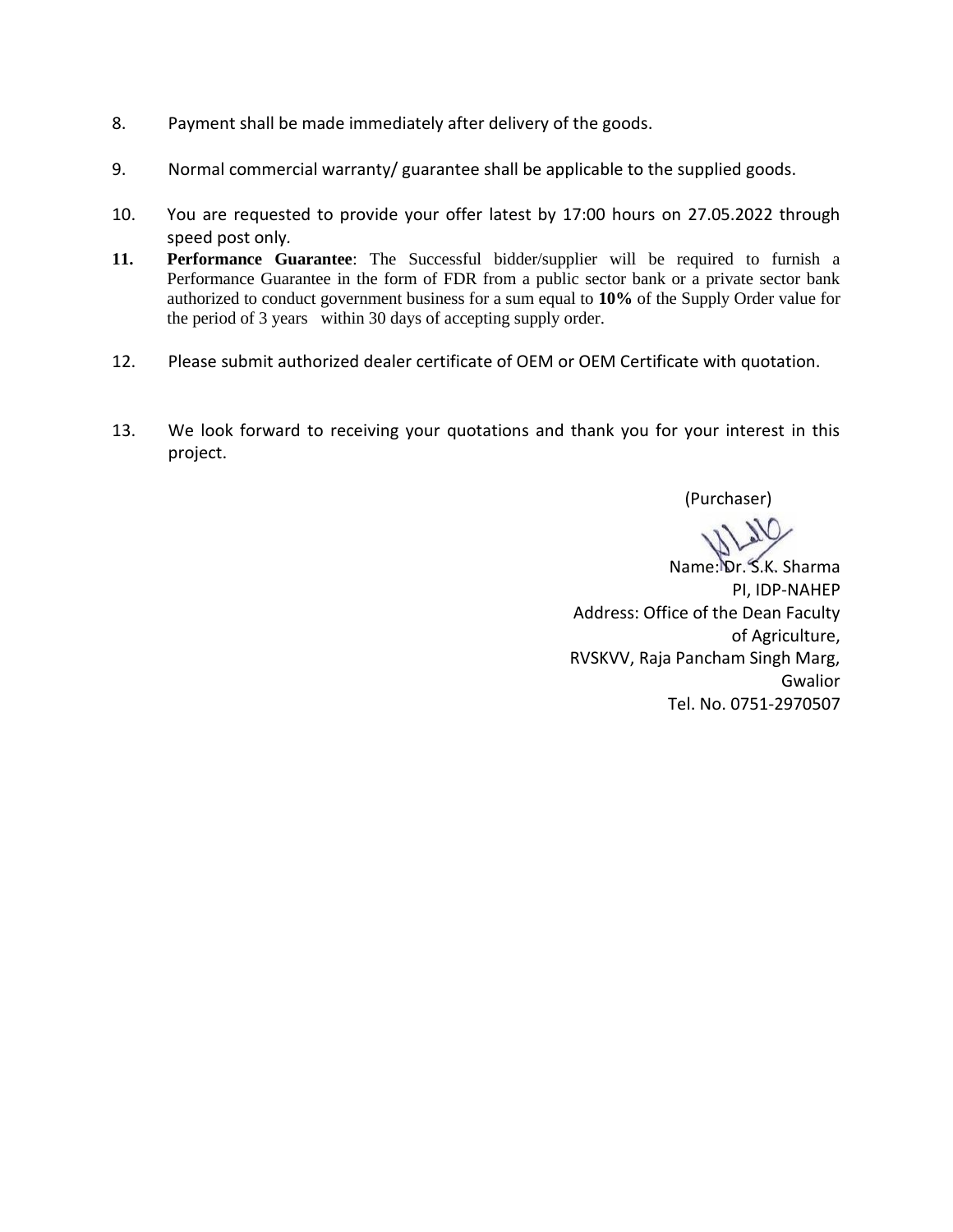|         |              |               |      | ▴    |         |            |                     |
|---------|--------------|---------------|------|------|---------|------------|---------------------|
| Sl. No. | Description  | Specification | Qty. | Unit | Quoted  |            | <b>Total Amount</b> |
|         | Goods        |               |      |      | Unit    | In Figures | In Words            |
|         |              |               |      |      | Rate in |            |                     |
|         |              |               |      |      | Rs.     |            |                     |
|         |              |               |      |      |         |            |                     |
|         |              |               |      |      |         |            |                     |
|         |              |               |      |      |         |            |                     |
|         |              |               |      |      |         |            |                     |
|         |              |               |      |      |         |            |                     |
|         |              |               |      |      |         |            |                     |
|         |              |               |      |      |         |            |                     |
|         |              |               |      |      |         |            |                     |
|         |              |               |      |      |         |            |                     |
|         |              |               |      |      |         |            |                     |
|         |              |               |      |      |         |            |                     |
|         |              |               |      |      |         |            |                     |
|         |              |               |      |      |         |            |                     |
|         |              |               |      |      |         |            |                     |
|         |              |               |      |      |         |            |                     |
|         |              |               |      |      |         |            |                     |
|         |              |               |      |      |         |            |                     |
|         |              |               |      |      |         |            |                     |
|         | <b>TOTAL</b> |               |      |      |         |            |                     |
|         | Sales Tax    |               |      |      |         |            |                     |

Gross Total Cost: Rs………………………………………

We agree to supply the above goods in accordance with the technical specifications for a total contract price of Rs………………..(amount in figures) (Rs…………..amount in words) within the period specified in the Invitation for Quotations.

We also confirm that the normal commercial warrantee/guarantee of ...............months shall apply to the offered goods.

We hereby certify that we have taken steps to ensure that no person acting for us or on our behalf will engage in bribery.

Signature of Supplier

\* *Applicable while the bids are being invited for more than one item and would be evaluated for all the items together. Modify where evaluation would be made for each item separately.*

 $\overline{2}$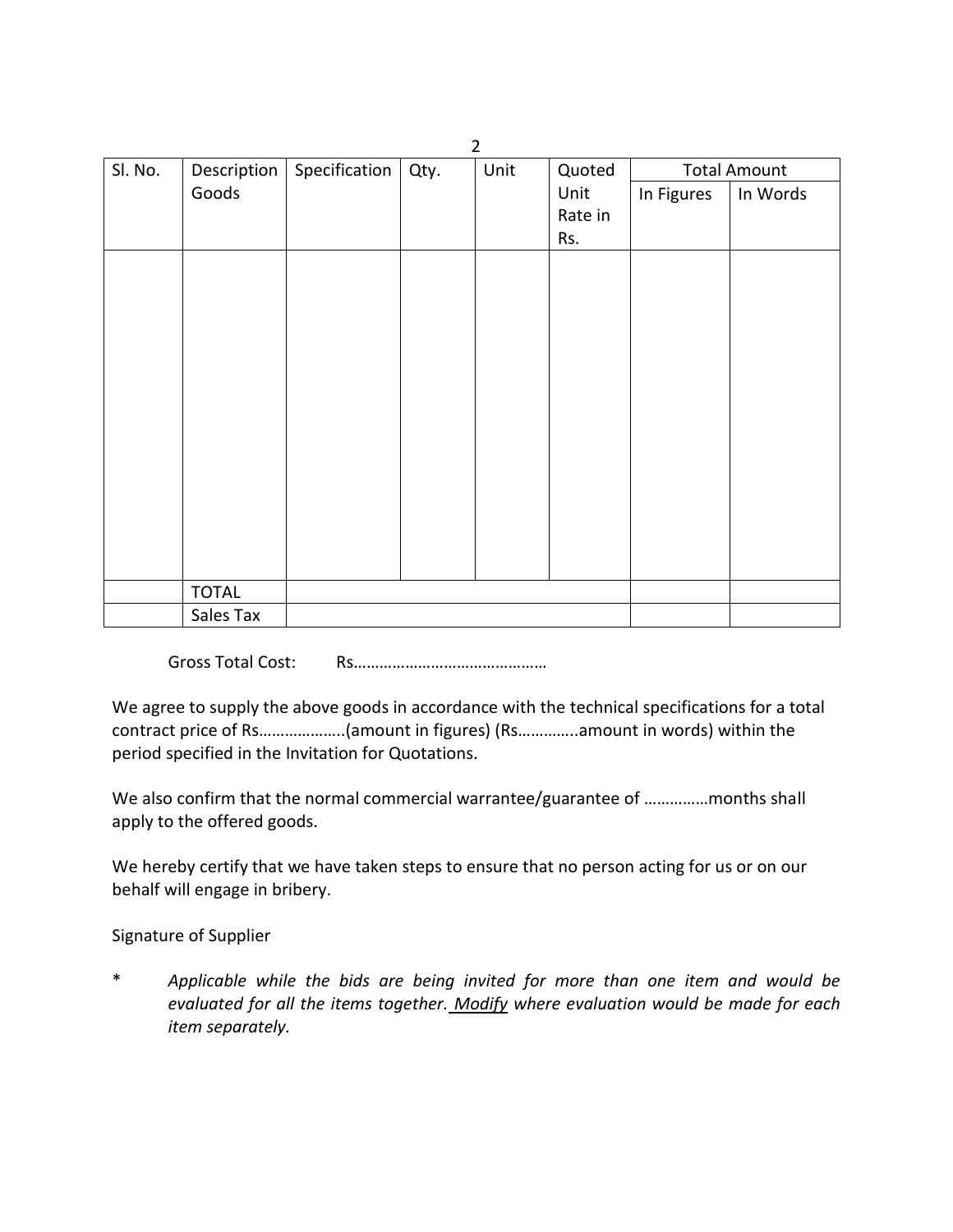# **Specification of Digital/E-Content Development Facility**

| S.No.          | <b>Item</b>             | Descriptions.                                                                                                                                                                                                                                                                                                                                                                                                                                                                                                                                                                              |  |  |
|----------------|-------------------------|--------------------------------------------------------------------------------------------------------------------------------------------------------------------------------------------------------------------------------------------------------------------------------------------------------------------------------------------------------------------------------------------------------------------------------------------------------------------------------------------------------------------------------------------------------------------------------------------|--|--|
| 1              | Camera                  | 4K Upgradable FHD PTZ camera with 12xOptical zoom;<br>HDMI:3G-SDI & Lan Out; Audio in; Ceiling Mountable                                                                                                                                                                                                                                                                                                                                                                                                                                                                                   |  |  |
| $\overline{2}$ | Camera                  | Product Dimensions 13. $02x$ 28. $89x$ 18. 41cm ; 1.02 Kilograms<br>SDXC,<br>SDHC,<br>Digital<br>Card<br>Card<br>Reader<br>Secure<br>Standing screen display size 3.5 Inches, Optical Zoom 12 x,<br>Digital<br>Zoom<br>48<br>X<br>Max Resolution 14.2 MP, Min Focal Length 29 Millimeters, Video<br>Capture Resolution 4K, Voltage 7.4 Volts, Memory Card Slot SD<br>Card, Has Auto Focus Yes, Remote Control Included: Yes, Item Weight<br>$1 \text{ kg } 20 \text{ g}$                                                                                                                   |  |  |
| 3              | AI - Box                | Edge Analytics Appliance/software (creates impactful video<br>presentation content)                                                                                                                                                                                                                                                                                                                                                                                                                                                                                                        |  |  |
| $\overline{4}$ | AI - Box                | Chroma CG Overlay (Software)                                                                                                                                                                                                                                                                                                                                                                                                                                                                                                                                                               |  |  |
| 5<br>6         | Multi cam<br>Switcher   | Live Production Unit/ Lecture Capture System<br>*08 Port Switcher (04xSDI, 02xHDMI & 02x Composite) (Active 04<br>Source)<br>*Audio Mixer<br>*FHD Built In Recording on SD Card<br>*Built in Streaming feature for<br>*Insert Logo<br><i>*Transition effects</i><br>*Video effects like PinP<br>*Insert Title<br>Streaming & Recording Box<br>*ENCODER AND TRANSCODER<br>* 1TB HDD Storage<br>* Multi bit Streaming<br>* STORAGE, MANAGEMENT, SEARCH, LOCAL ANALYTICS<br><b>AND STREAMING</b><br>*STREAMING MEDIA SERVER BUNDLED-SINGLE LICENSE<br>*Input SDI/HDMI/LAN<br>$*$ Output – LAN |  |  |
| 7              | Camera<br>ceiling mount | Ceiling mounted motorized camera lift for PTZ cameras                                                                                                                                                                                                                                                                                                                                                                                                                                                                                                                                      |  |  |
| 8              | Floor camera<br>Tripod  | Tripod for Camcorder floor mounted with Hydraulics operation and<br>movements, Tripod Professional Aluminum Alloy 75mm Bowl Camera<br>Camcorder, Fluid Hydraulic Head, Cam Load Capacity 8kg                                                                                                                                                                                                                                                                                                                                                                                               |  |  |
| 9              | <b>OPS</b>              | OPS display i5 processor, 4GB Ram, 240Gb SSD                                                                                                                                                                                                                                                                                                                                                                                                                                                                                                                                               |  |  |
| 10             | Reference<br>Display    | 55" full HD TFT Display with Floot Stand                                                                                                                                                                                                                                                                                                                                                                                                                                                                                                                                                   |  |  |
| 11             | Editing                 | Ultra wide 73cm (29") Multi tasking monitor                                                                                                                                                                                                                                                                                                                                                                                                                                                                                                                                                |  |  |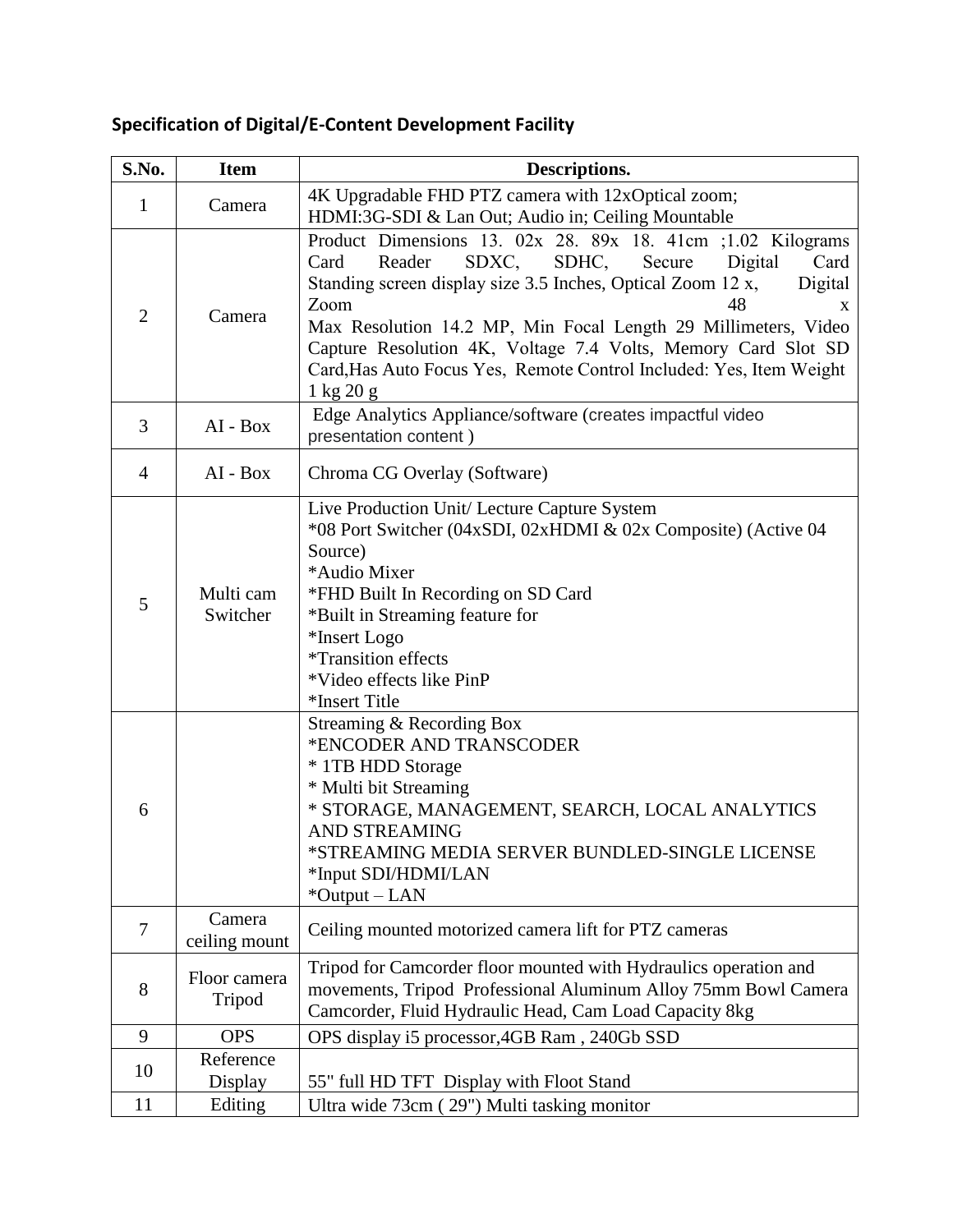|    | Monitor                                                                 |                                                                                                                                                                                                                                                                                                                                                                                                                                                                                         |
|----|-------------------------------------------------------------------------|-----------------------------------------------------------------------------------------------------------------------------------------------------------------------------------------------------------------------------------------------------------------------------------------------------------------------------------------------------------------------------------------------------------------------------------------------------------------------------------------|
| 12 | Omni-<br>Directional<br>Wireless<br>Livelier+<br>handheld<br>Microphone | Rugged all-in-one wireless system with high flexibility for Broadcast<br>quality sound, Easy to use and fast setup time, Range: up to 100 meters/<br>330 feet<br>Up to 8 hours of operation time, Excellent sound and construction<br>quality                                                                                                                                                                                                                                           |
| 13 | Condenser<br>Microphone<br>for camera                                   | Broadcast and studio sound quality, Rugged reinforced ABS<br>construction<br>Two step high-pass filter - flat or 80 Hz, Integrated shock mount<br>9 V battery operation                                                                                                                                                                                                                                                                                                                 |
| 14 | <b>Audio Mixer</b>                                                      | 8 Channel Mixer with 6 Mic. (ultra-smooth control over a wide gain<br>range - up to 60 dB) Preamps, 3 Aux Buses, 3- band Eqs, Lexicon<br>Effects, dbx Limiters, Switchable hi-Z inputs, USB Play back and<br>Recordings                                                                                                                                                                                                                                                                 |
| 15 | Studio Sound<br>monitors                                                | Professional 1 Series Compact Desktop Reference Monitors with<br>Bluetooth, Black, Sold as Pair                                                                                                                                                                                                                                                                                                                                                                                         |
| 16 | Headphones                                                              | Over the year Head Phones                                                                                                                                                                                                                                                                                                                                                                                                                                                               |
| 17 | Online VC<br>software                                                   | Online video conferencing software.                                                                                                                                                                                                                                                                                                                                                                                                                                                     |
| 18 | Studio<br>recording and<br>operating<br>editing desk                    | Elevate Height Adjustable Table Desk   Electric   3 Stage Dual Bosch<br>Motor   Ergonomic Sit-Stand Solution   Laminate Table Top Desk<br>(1500mm X 700mm X 25mm) OR (60 Inch X 28 Inch X 1 Inch) OR<br>(5 Ft X 2.3 Ft), Pastel Orange), Load Capacity 120KG,                                                                                                                                                                                                                           |
| 19 | Studio Lights                                                           | Lighting Kit Soft Led Still & Video Light with AC Power, YouTube<br>Shooting, Videography, Portrait, Product Photography, Key, Fill, Rim<br>Head Light                                                                                                                                                                                                                                                                                                                                  |
| 20 | Fabric Wall<br>paneling                                                 | Providing and Installation of Acoustical Wall Paneling fabric finish<br>hardened square edge, FR grade fabric (colour as approved by Engineer<br>in charge) wrapped soft fibre core (glass fibre) panel of size 600 x 2100<br>x 25 mm having density 100 -120 kg/m3, weight 3.0 kg/m2, installed by<br>using impaling clip, Impaling clips are attached directly to the<br>wall/frame work with the points extending outward. Then panels shall<br>position and pressed into the place. |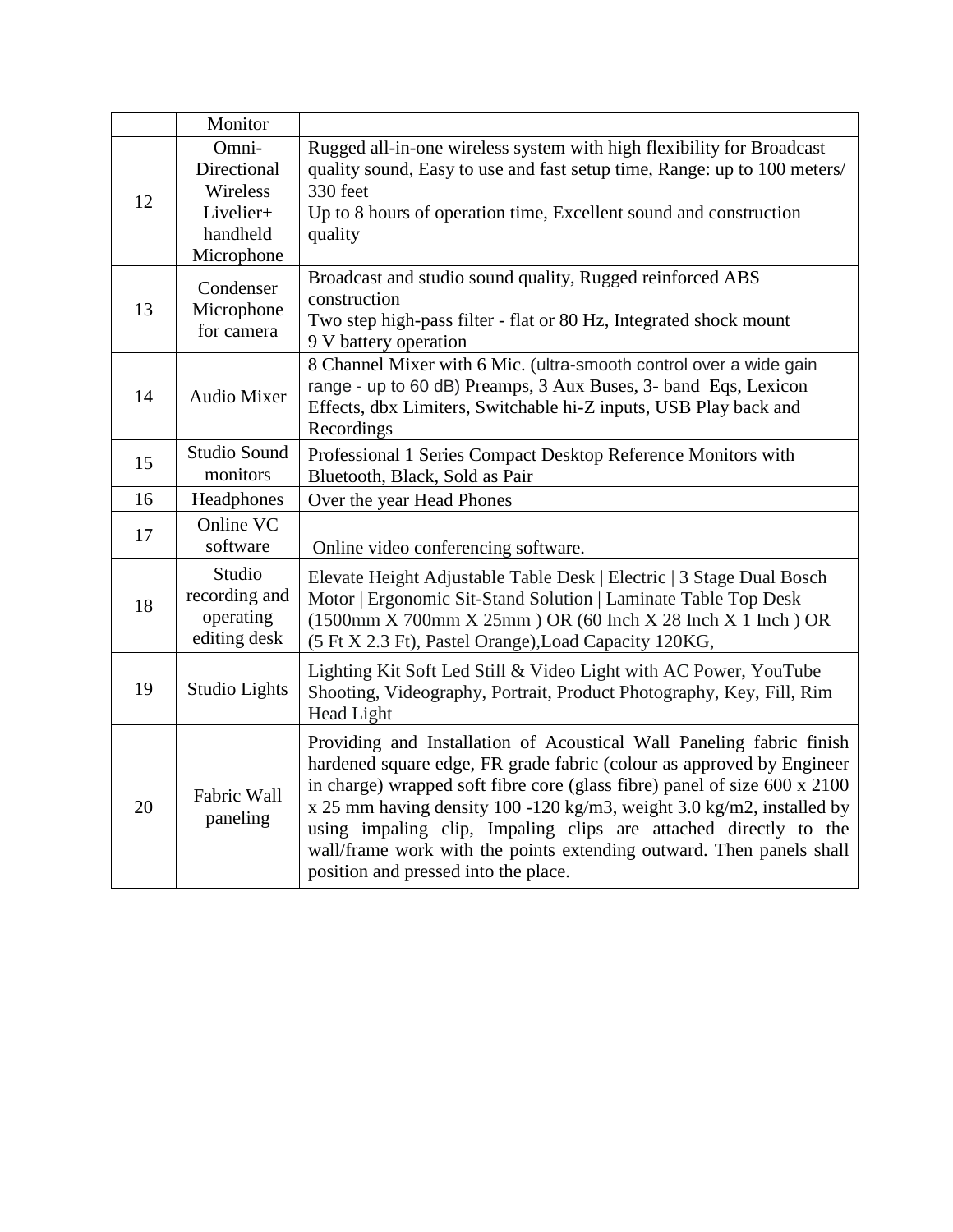| 21 | Wooden<br>Paneling  | Providing and Fixing Channeled Woodworks perforated panels of width<br>128mm, thickness of 15mm and length 2440 mm or as required by the<br>Architect/ approving engineer, made of a high density fibre board with<br>minimum 830 Kg/M3 density substrate with a laminated facing / wood<br>veneer as per the approved shade/ species $\&$ finish and a melamine<br>balancing layer on the reverse side. The boards shall have a perforation<br>pattern where the visible surface has a fluted perforation of 4mm width<br>and 28mm of visible panel each. The edges of the panels shall be<br>"tongue-and-grooved" to receive special clips for installation. The back<br>of the perforated panel shall have sound absorbing non-woven<br>acoustical fleece having NRC of 0.55. The panels shall be mounted on<br>special aluminum splines using clips provided by and approved by the<br>Architect/Engineer-in-Charge.                                                                                                                                                                                                                                                                                                                                                                                                                                                                                                                                                                                                                                                                                                                                                                                                                  |
|----|---------------------|-------------------------------------------------------------------------------------------------------------------------------------------------------------------------------------------------------------------------------------------------------------------------------------------------------------------------------------------------------------------------------------------------------------------------------------------------------------------------------------------------------------------------------------------------------------------------------------------------------------------------------------------------------------------------------------------------------------------------------------------------------------------------------------------------------------------------------------------------------------------------------------------------------------------------------------------------------------------------------------------------------------------------------------------------------------------------------------------------------------------------------------------------------------------------------------------------------------------------------------------------------------------------------------------------------------------------------------------------------------------------------------------------------------------------------------------------------------------------------------------------------------------------------------------------------------------------------------------------------------------------------------------------------------------------------------------------------------------------------------------|
| 22 | Acoustic<br>Ceiling | Providing and fixing false ceiling of Glass Fiber Acoustical Suspended<br>Ceiling System with 17mm thick square edge tiles of size 597x597mm<br>as approved by Engineer-in-charge, in true horizontal level suspended<br>on inter locking metal grid of hot dipped galvanized steel sections<br>(galvanized @ 120 gsm/sqm, both side inclusive) consisting of main<br>"T" runner with suitably spaced joints to get required length and of size<br>24x32mm made from 0.30mm thick (minimum) sheet, spaced at<br>1200mm center to center and cross "T" of size 24x32 mm made of<br>0.30mm thick (minimum) sheet, 1200mm long spaced between main<br>"T" at 600mm center to center to form a grid of 1200x600 mm and<br>secondary cross "T" of length 600mm and size 24x25 mm made of 0.30<br>mm thick (minimum) sheet to be interlocked at middle of the<br>1200x600mm panel to form grids of 600x600mm and wall angle of size<br>19x19x0.35 mm and laying false ceiling tiles of approved texture in the<br>grid including, wherever, required, cutting/making, opening for services<br>like diffusers, grills, light fittings, fixtures, smoke detectors etc. Main<br>"T" runners to be suspended from ceiling using GI metal wire 2.7 mm<br>thick fixed to ceiling with 12.5 mm dia and 50 mm long dash fasteners,<br>with galvanized butterfly level clips of size 85x30x0.8 mm spaced at<br>1200mm center to center along main T, bottom exposed width of 24<br>mm of all T-sections shall be pre-painted with polyester paint, all<br>complete for all heights as per specifications drawings and as directed<br>Engineer-in-charge.<br>by<br>The tiles should have Colour Black, in module size of $595 \times 595 \times$<br>17mm. |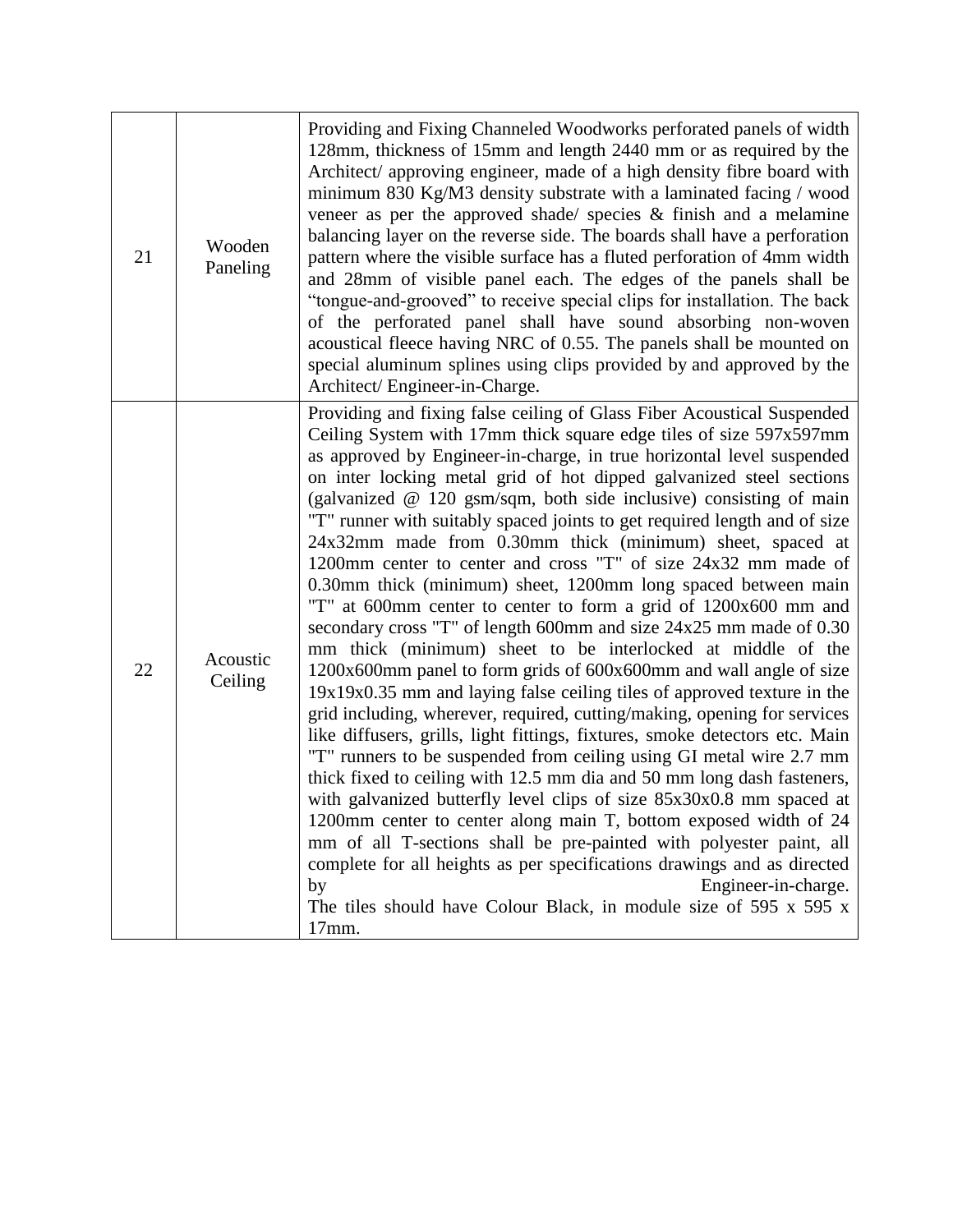| 23 | Perforated<br>Acoustic<br>paneling | Providing and fixing 8 mm thick fully perforated tile of calcium silicate<br>board with fleece backing on G.I. frame work consisting of 'W' profile<br>(0.55mm thick) having a knurled web of 51.55mm and two flanges of<br>26mm each with lips of 10.55 mm, placed $@$ 610mm C/C in perimeter<br>channel having one flange of 20mm and another flange of 30mm with<br>thickness of 0.55mm and web of length 27 mm. Perimeter channel is<br>fixed on the floor and the ceiling with the nylon sleeves $\omega$ 610mm C/C<br>with fully threaded self-tapping dry wall screws. Board is fixed to the<br>'W' profile with 25 mm countersunk ribbed head screws @ 200mm<br>C/C., all complete as per the drawing and directions of engineer-in-<br>charge the joints of the boards are finished with specially formulated<br>jointing compound and 48 mm wide jointing tape to provide seamless<br>finish. Also providing and fixing 50 mm thick stone wool of density 40<br>Kg/m3 behind the perforated panel.                                                                                                                                                                                                        |
|----|------------------------------------|---------------------------------------------------------------------------------------------------------------------------------------------------------------------------------------------------------------------------------------------------------------------------------------------------------------------------------------------------------------------------------------------------------------------------------------------------------------------------------------------------------------------------------------------------------------------------------------------------------------------------------------------------------------------------------------------------------------------------------------------------------------------------------------------------------------------------------------------------------------------------------------------------------------------------------------------------------------------------------------------------------------------------------------------------------------------------------------------------------------------------------------------------------------------------------------------------------------------|
| 24 | Acoustic<br>Partition              | Supplying and fixing of 141 mm wide wall lining system, made out of<br>G.I. channel framework consisting of S-91 Floor & Ceiling Channel 91<br>mm wide $\&$ having two flanges of 32 mm each, having thickness of<br>0.70 mm, to the RCC Floor and Ceiling Slab with Approved Fasteners<br>@ 600 mm C/C respectively. The S-89 Wall Studs 89 mm wide, having<br>both flange of 36 mm each and 10 mm internal flange both side, having<br>$0.70$ mm thickness, placed at maximum distance of 610 mm C/C in<br>Floor<br>channel.<br>and<br>Ceiling<br>Two layers of 12.5 mm thick Moisture Resistant Plaster Board is then<br>screw fixed to the metal framework using Self tapping screws of size 6<br>x 25 mm and 6x50 mm corrosion resistant drywall screws spaced at 150<br>mm centres. Screw fixing is done mechanically on each side of<br>framework. Finally, plasterboards and screw heads are to be jointed and<br>finished so as to have a flush look which includes filling tapered edge<br>and square edges of board with Compound and Paper/Fiber Tape (As<br>recommended<br>practice).<br>per<br>Also providing 50 mm thick rock wool of 120 kg/m3 density in between<br>the partition metal framework. |
| 25 | Flooring                           | Providing and fixing 8 mm thick AC-4 wooden flooring on existing<br>floor for wooden finish.                                                                                                                                                                                                                                                                                                                                                                                                                                                                                                                                                                                                                                                                                                                                                                                                                                                                                                                                                                                                                                                                                                                        |
| 26 | Door                               | Providing and fixing Acoustic door for sound restrictions. The door to<br>include a door closer, basic hardware such as hinge and door handle.<br>The door shall have a door seal installed at door frame for proper<br>closure of door gaps.                                                                                                                                                                                                                                                                                                                                                                                                                                                                                                                                                                                                                                                                                                                                                                                                                                                                                                                                                                       |

Note: Rate to include cutting and making provision for housing light fixtures, conduiting, furniture (L shape sofa, center table and etc.)

\*interactive 75" display is to be provided by university.

\*Minimum three years of warranty